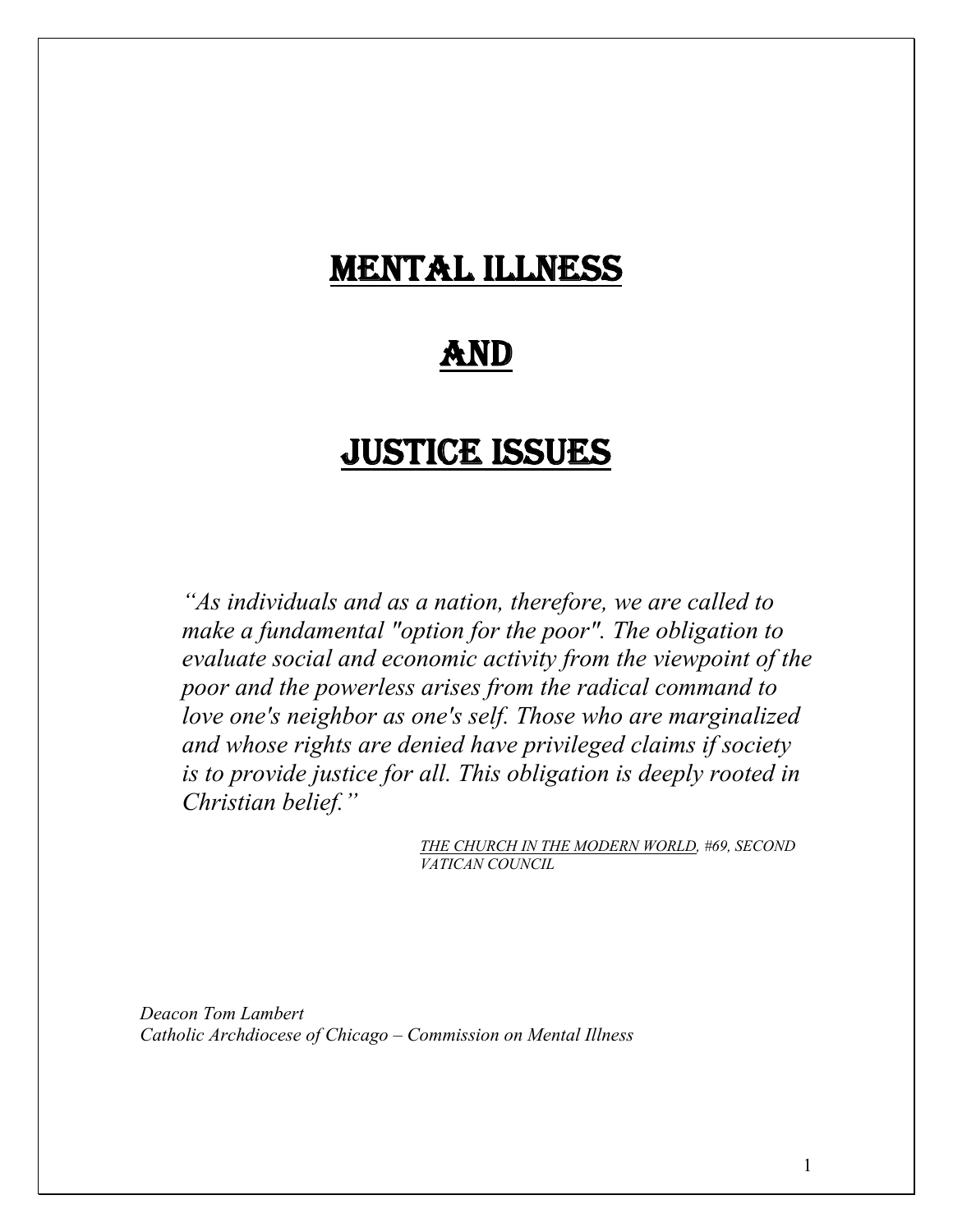### **Scope of the Issue**

- Mental illnesses include such disorders as schizophrenia, schizoaffective disorder, bipolar disorder, major depressive disorder, obsessive-compulsive disorder, panic and other severe anxiety disorders, borderline personality disorder, and other severe and persistent mental illnesses that affect the brain.
	- o "These [mental illnesses] can profoundly disrupt a person's thinking, feeling, moods, ability to relate to others and capacity for coping with the demands of life. Mental illnesses can affect persons of any age, race, religion, or income. Mental illnesses are not the result of personal weakness, lack of character, or poor upbringing. Mental illnesses are treatable. Most people with serious mental illness need medication to help control symptoms, but also rely on supportive counseling, self-help groups, assistance with housing, vocational rehabilitation, income assistance and other community services in order to achieve their highest level of recovery."1
- Mental illnesses are common in the United States and internationally.
	- o "An estimated 26.2 percent of Americans ages 18 and older about one in four adults — suffer from a diagnosable mental disorder in a given year.<sup> $2$ </sup> One in 17 suffers with severe mental illness.
	- o Mental [illneses] are the leading cause of disability (lost years of productive life) in the North America, Europe and, increasingly, in the world. By 2020, Major Depressive illness will be the leading cause of disability in the world for women and children.<sup>3</sup>
	- o Mental [illnesses] account for 4 of the 10 leading causes of disability in the United States.<sup>4</sup>
	- o In 2002, 31,655 (approximately 11 per 100,000) people died by suicide in the U.S, 90% have a diagnosable mental [illness].
	- o Each year, almost 5,000 young people between the ages 15 to 24 take their own lives. The rate of suicide for this age group has nearly tripled since 1960, making it the third leading cause of death in adolescents and the second leading cause of death among college-age youth. <sup>6</sup>
	- o At least six million American children have difficulties that are diagnosed as serious mental [illness], according to government surveys — a number that has tripled since the early 1990's.<sup>7</sup>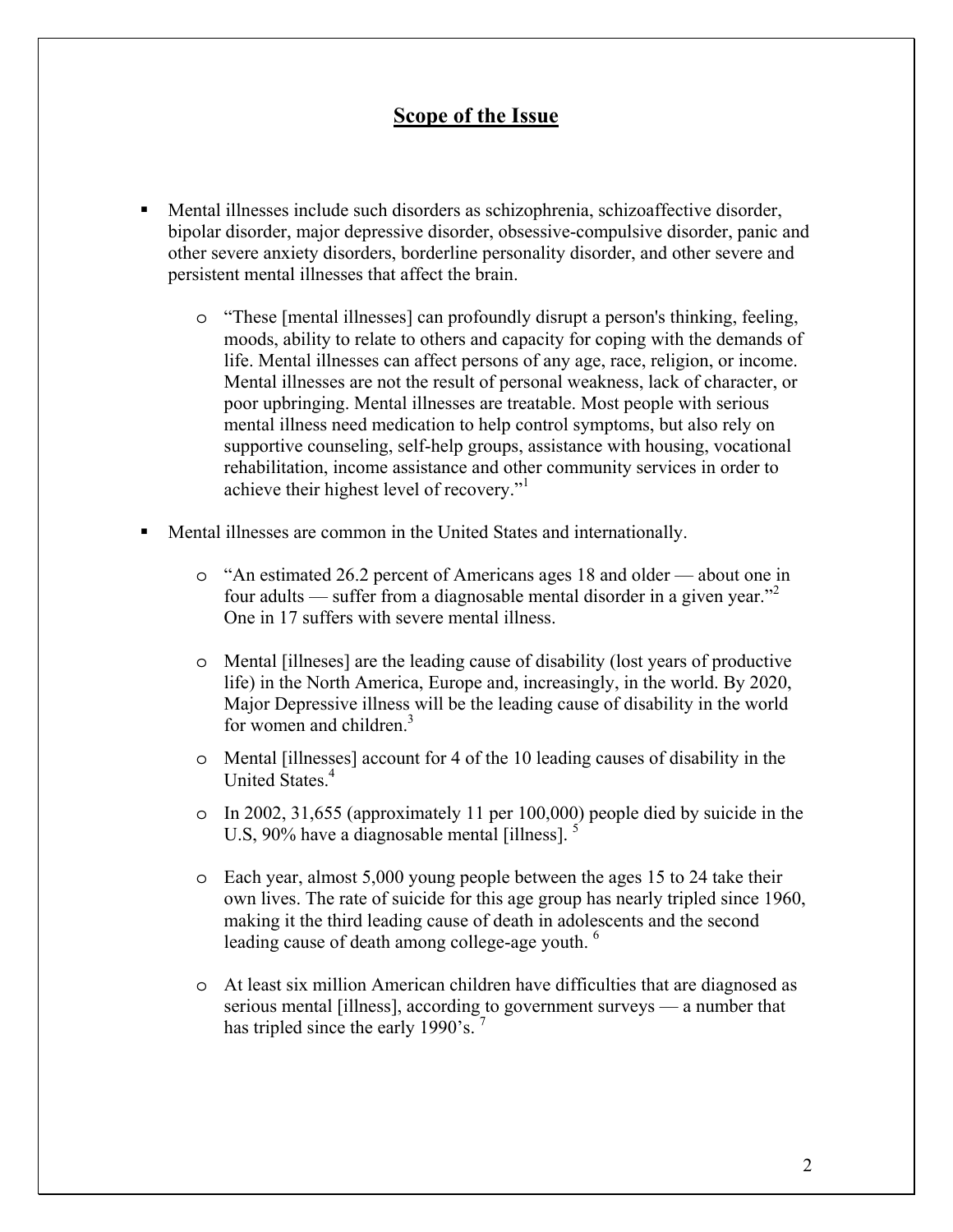### **THE DIGNITY OF THE INDIVIDUAL.**

Catholic social teaching calls us to recognize that each person has dignity and all life is sacred. In Pope Benedict XVI's message for the 2006 World Day of the Sick he specifically addresses the issue of mental illness. He states "Every Christian, according to [their] specific duty and responsibility, is called to make [their] contribution so that the dignity of these brothers and sisters may be recognized, respected and promoted.<sup>38</sup>

Pope John Paul II's 1997 message to healthcare workers states that "Whoever suffers from mental illness 'always' bears God's image and likeness in [themselves], as does every human being. In addition, [people with mental illness] 'always' have the inalienable right not only to be considered as an image of God and therefore as a person, but also to be treated as such "<sup>9</sup>

One of the greatest obstacles for people with mental illness and for their families is overcoming the stigma the general public associates with mental illness. Stigma erodes the dignity of the person and hinders us from seeing a person as an image of God.

- Stigma detracts from a person's dignity and keeps people from receiving the treatment and care they need for recovery.
	- o The Surgeon General's recent report on mental health argues that the stigma around mental illness is one of the most significant challenges to the development of effective mental health policy<sup>10</sup>
	- o This stigma has intensified over recent decades, despite the advancement of scientific knowledge about the causes of mental illness and the effectiveness of certain treatments; studies show that a greater portion of people associated mental illness with violence in the 1990s than the general public did in the  $1950s$ <sup>11</sup>
	- o Nearly two-thirds of all people with diagnosable mental [illness] do not seek treatment $12$
	- o Stigma pushes people to the margins of our society. People fear what they do not know and the stigma of mental illness exacerbates the misconceptions people have about who the person really is.
- As Church we are called to counter the sinful effects of stigma by:
	- o Using "people first" language to reinforce the dignity of the person, e.g., "people with a mental illness" not "the mentally ill." This allows people with mental illness to be recognized as a person not a disease.
	- o Recognizing that everyone has something to contribute. We value the individual for who they are and what gifts he or she brings to the community.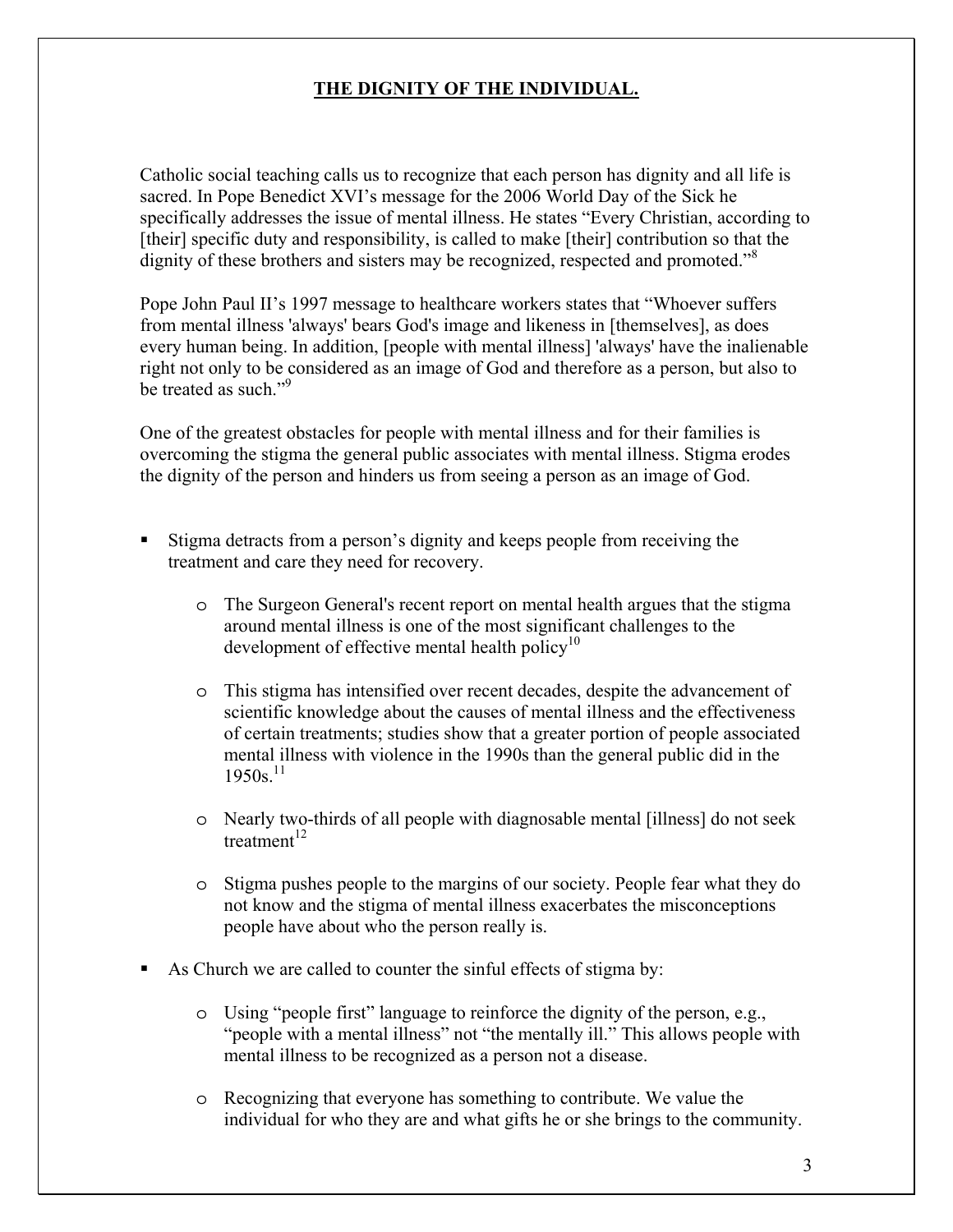- o Debunking myths and mental illness characterizations that portray people by generalizations that have no basis in fact and are negative and demeaning.
- o Welcoming and including all people into our faith community and treating each person with dignity and respect. Finding ways to proactively include people.
- o Educating and informing faith communities about the facts concerning mental illness

### **PREFERENTIAL OPTION FOR THE POOR**

Another theme of Catholic Social teaching is our priority for those who are most vulnerable and pushed to the edges by society. A basic moral test for our or any society is how the most vulnerable members are treated. Our society is flawed by a widening gap in health care and services between the rich and the poor. We look to the story of the Last Judgment which instructs us to put the needs of the poor and vulnerable first -

 ….*Lord, when did we see you hungry and feed you, or thirsty and give you drink? When did we see you a stranger and welcome you, or naked and clothe you? When did we see you ill or in prison, and visit you? And the king will say to them in reply, Amen, I say to you, whatever you did for one of these least brothers of mine, you did for me.* (*Mt 25:37-40*

- **Prisons and Jails have become the largest deliverers of mental health services in the** United States
	- o Largest mental health "provider" in the country is Los Angeles County jail
	- o At midyear 2005 more than half of all prison and jail inmates had a mental health problem, including 705,600 inmates in State prisons, 70,200 in Federal prisons, and 479,900 in local jails. These estimates represented 56% of State prisoners, 45% of Federal prisoners, and 64% of jail inmates.<sup>13</sup>
	- o Very few prisoners in general prison and jail populations receive the treatment they need
		- Only ---- "Over 1 in 3 State prisoners and 1 in 6 jail inmates who had a mental health problem had received treatment since admission.<sup>14</sup>
- Death penalty
	- o The majority of countries except the U.S. prohibits the death penalty for people with mental illness
	- $\circ$  Although precise statistics are not available, it is estimated that 5-10 percent of people on death row have a serious mental illness.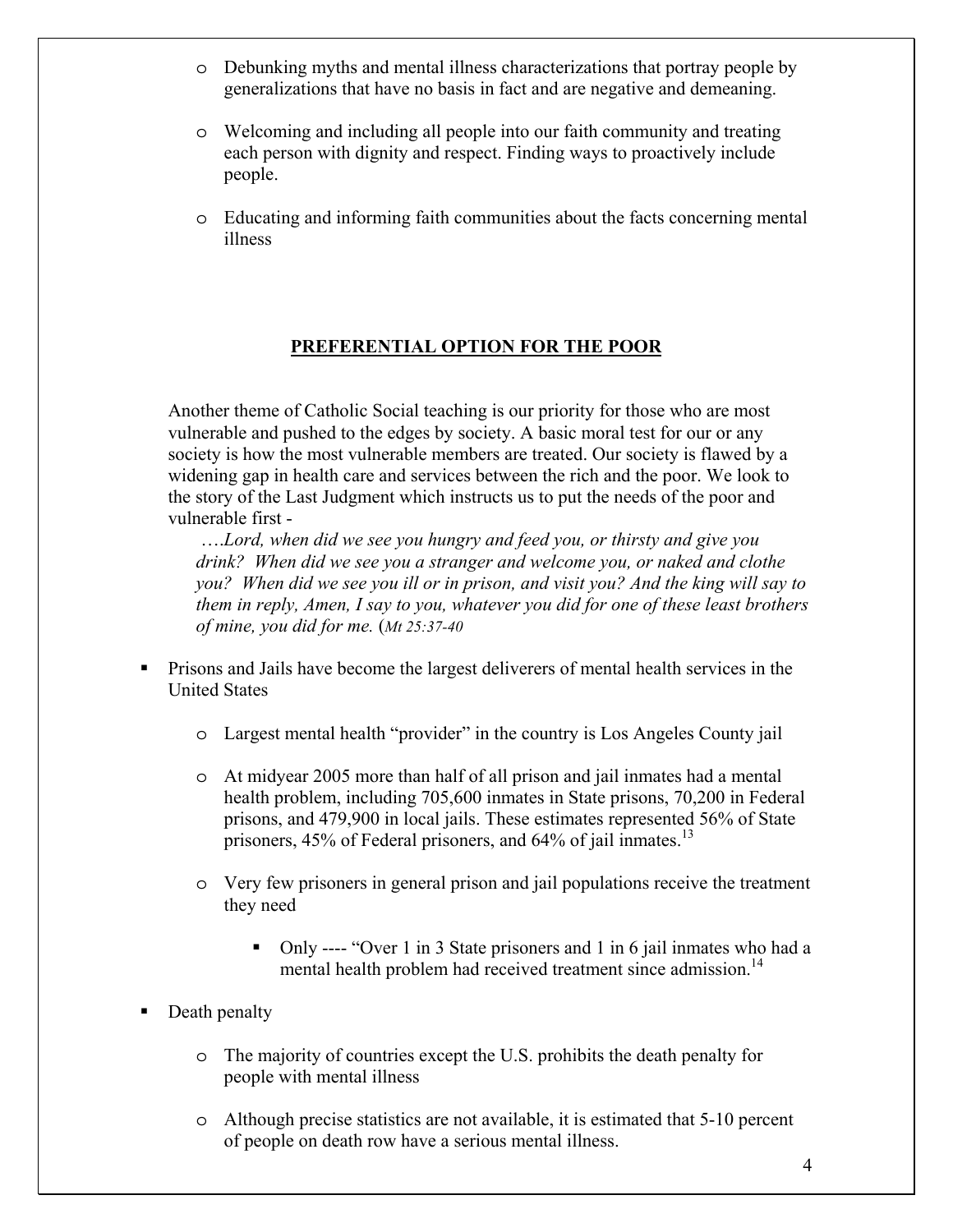- o In 1986, the Supreme Court ruled that people with mental illness can be executed if they understand the punishment that awaits them and why they are being put to death. This ruling has prompted some states to provide psychiatric treatment to offenders with mental illness on death row in order to "restore their competency." Also some states are medicating defendants involuntarily in order to make them competent either to stand trial or to be executed.
- Homelessness
	- o Deinstitutionalization of public "mental hospitals" created an increase in homelessness because of poorly funded community programs.
	- o Lack of an array of services and affordable housing in the community adds to the mental health crisis.
	- $\circ$  At least 20 to 25% of homeless people have a mental illness.<sup>15</sup> Mental illness among people who are homeless is generally acknowledged as much higher.
- As church
	- o We are called to change the systemic problems that result in prisons and jails being the largest mental healthcare provider in the country. In addition to individual acts of compassion and caring for people with mental illness we are called to work for better laws and polices that end discrimination and marginalization of people with mental illnesses, cause homelessness, and add to the high recidivism rate for people who are in prisons and jails.

#### **FUNDAMENTAL RIGHT TO LIFE AND A RIGHT TO THOSE THINGS REQUIRED FOR HUMAN DECENCY**.

Another major theme of Catholic social teaching is that human dignity can be protected and a healthy community can be achieved only if human rights are protected and responsibilities are met. Every person has a fundamental right to those things required for human decency including healthcare. It is our responsibility to protect these rights.

The mental healthcare system in the United States is often described as dysfunctional and uneven in its care for people with mental illness. Mental Illness is a treatable brain disease with better success rates than many other diseases. Studies have shown that proper diagnosis, medication, and an appropriate range of community psycho-social rehab support services will deliver cost effective results that are actually less expensive than the current disconnected delivery system now in place. Yet the needs of many go unmet which is unconscionable.

 Poor Health Care systems foster continuous "cycles of crisis" for people with mental illness and their families.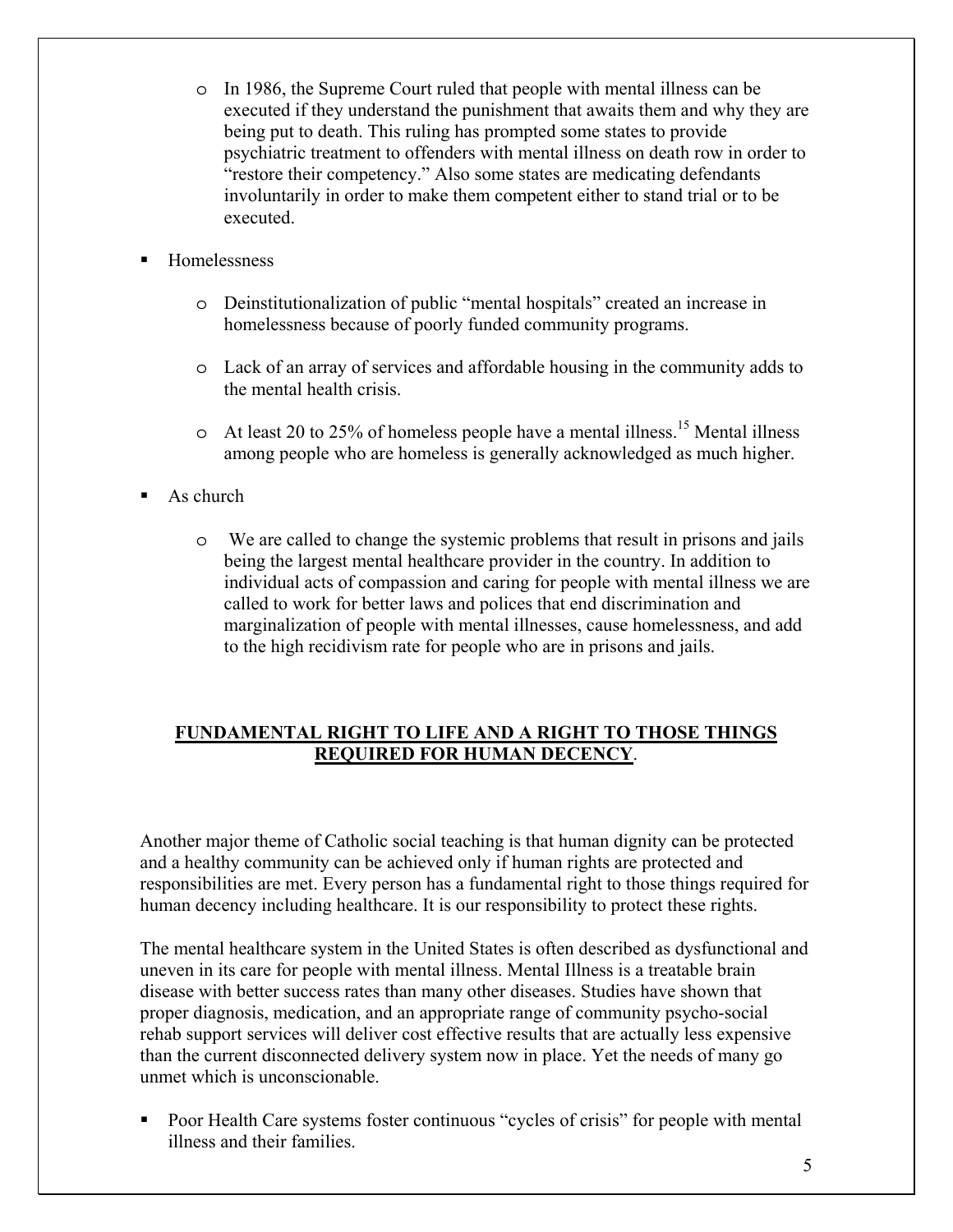- o Over 40 million people in the United States have no healthcare insurance
- o While effective treatments exist for most common mental [illnesses], studies have shown that many consumers seen in primary care settings do not receive them. Even in the1990s, most adults with depression, anxiety, and other common mental [illnesses] did not receive appropriate care in primary care settings. Older adults, children and adolescents, individuals from ethnic minority groups, and uninsured or low-income patients seen in the public sector are particularly unlikely to receive care for mental [illnesses].<sup>16</sup>
	- Reasons for not receiving care vary:
		- Stigma
		- Lack of Insurance
		- Lack of services in the community
		- Ineffective services
		- Lack of knowledge about the illness
		- cultural
- o Quality treatment and flexible supports for adults with a serious mental illness lead to employment and recovery, reduced substance abuse and incarceration, and greatly improved quality of life.……..Multiple Barriers Impede Access to Effective Treatments, Services and Supports. The array of programs that deliver or pay for treatments, services and supports are offered by multiple levels of government and the private sector. The varying missions, settings and financing of these health, housing, disability and employment programs create a mental health maze instead of a coordinated system. Navigating this maze is left to the people with the mental illness and their families, who are least equipped to deal with the complexities of the system. As a result, it is often impossible for families and consumers to find the care that they urgently need. Overall, one in two people who need mental health treatment does not receive it. For ethnic and racial minorities, the rate of treatment is even lower than that for the general population and the quality of care is poorer…… The Commission has identified five barriers in the interim report that needlessly impede access to care: "Fragmentation and Gaps in Care for Children, Fragmentation and Gaps in Care for Adults, High Unemployment and Disability for People with Serious Mental Illness, Insufficient Attention to Older Adults, and Mental Health and Suicide Prevention are not yet National Priorities." <sup>17</sup>
- o Since the Healthcare system is inadequate people do not receive the continuity of Care needed to remain healthy. The range of services varies widely from community to community, from urban settings to rural settings.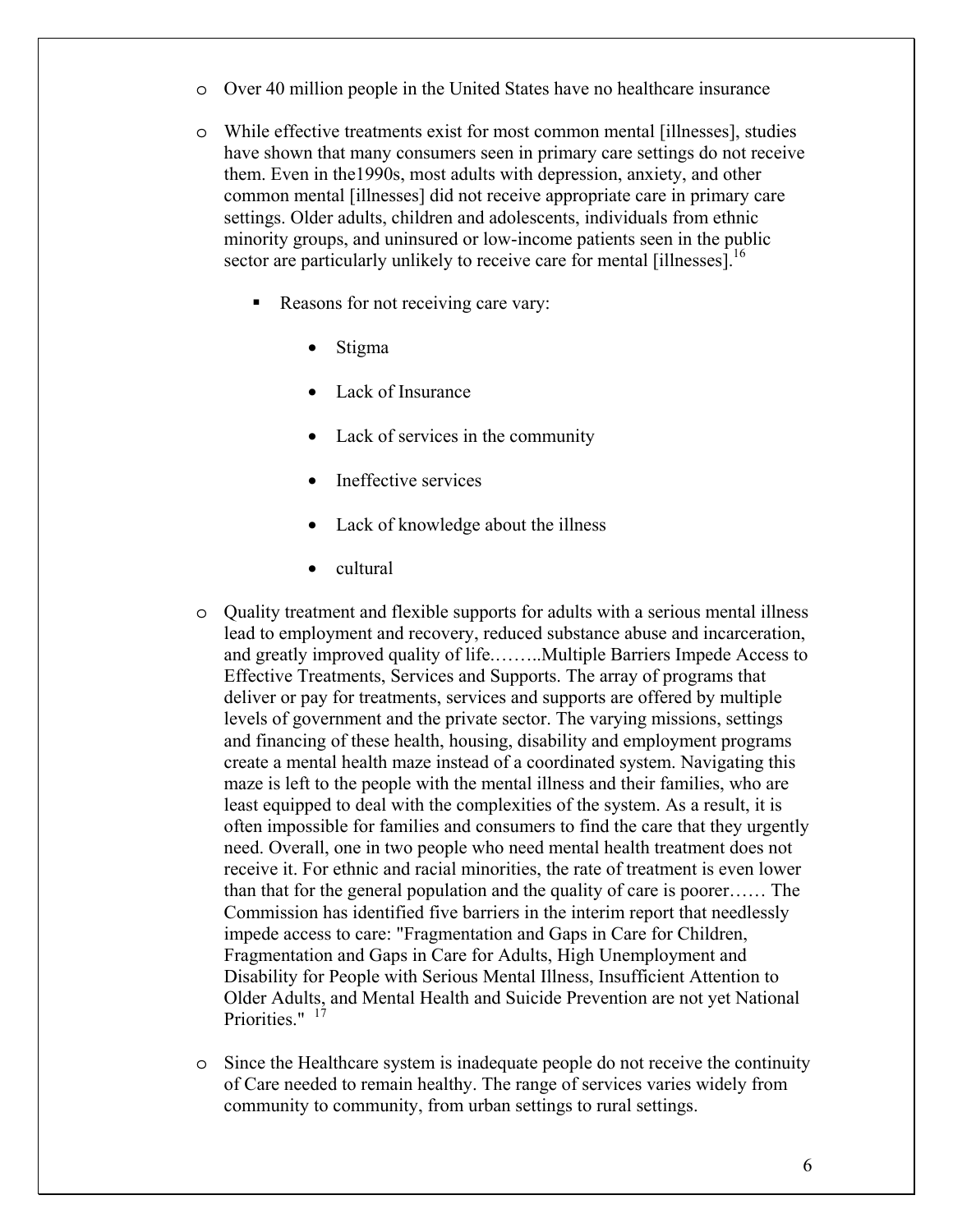- Need to offer full array of services in all communities
- Need to overcome the "not in my backyard" syndrome that keeps people from getting services and housing close to their families and in their own neighborhoods.
- NAMI, National Alliance for the Mentally Ill, in a 2006 survey rated the United States with a "D" for it's care of people with mental  $ilness<sup>18</sup>$
- o Parity legislation
	- People with mental illness deserve the same coverage as people with physical illnesses. Currently many insurance plans discriminate against people with mental illness by limiting benefits for mental health care.
- **Housing** 
	- o Affordable housing for people with mental illness is a major problem. If a person is unable to work, obtain a job with a decent wage, and/or on disability housing options are very limited.
	- o In 1999, the Court ruled in *Olmstead v. L. C. by Zimring*. that Title II of the ADA requires individuals with mental disabilities to be placed in the least restrictive treatment possible, since excessive treatment can be stigmatizing and is a form of discrimination. 527 U.S. 581. While the *Olmstead* decision was qualified (i.e. there must be a doctor's order that the individual is appropriate for less restrictive treatment and program resources are to be taken into account) the decision was still a benchmark in the history of protection from discrimination.19 Although the Supreme Court decision outlined what should be done it did not set a timetable leaving the states to work out the implementation. This requires advocates to push for change as funding and change is at a slow rate.
- **Employment** 
	- o People with mental illness need supportive employment opportunities so they can make the transition to full recovery.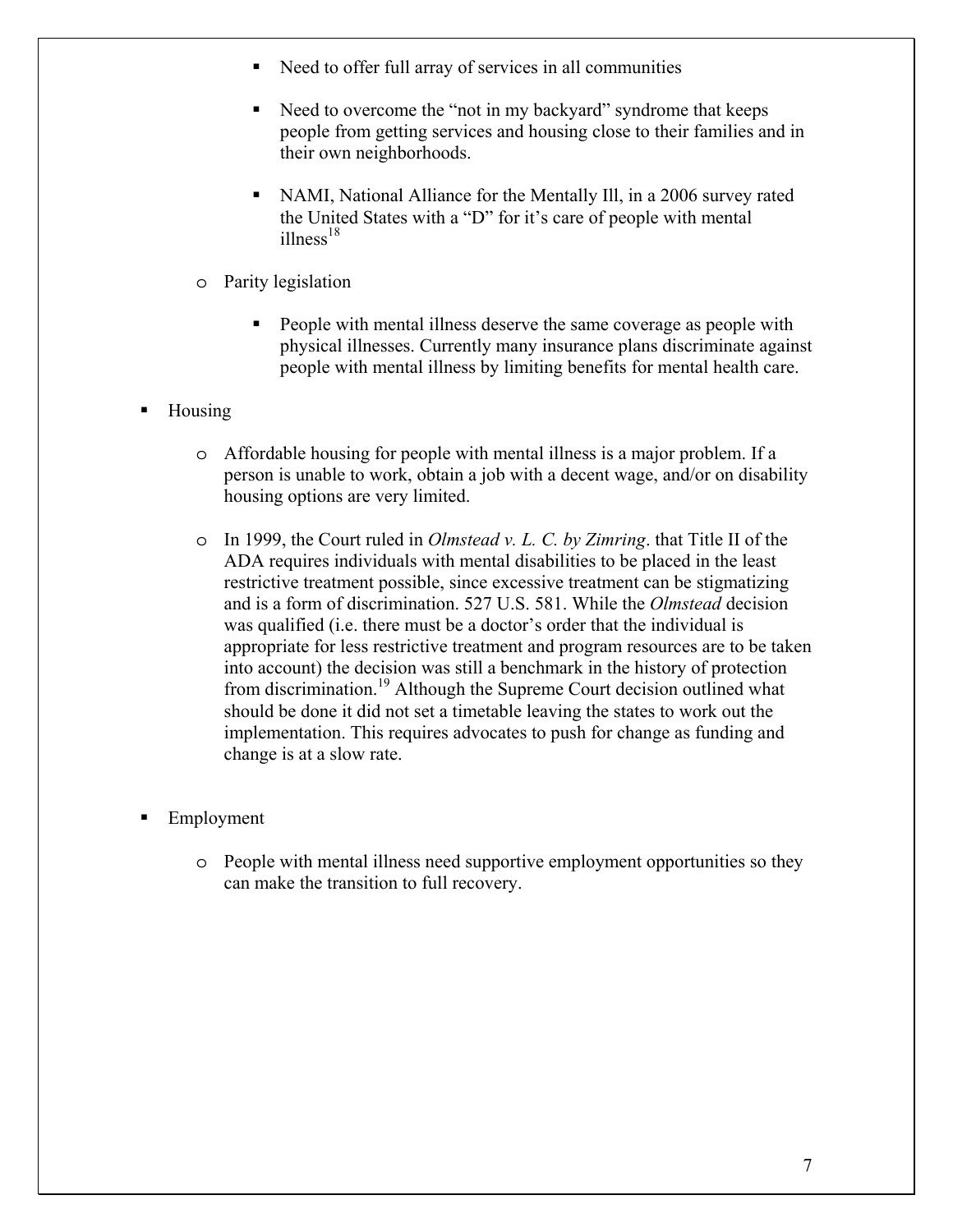#### **THE ROLE OF THE CHURCH IN JUSTICE FOR PEOPLE WITH MENTAL ILLNESS AND THEIR FAMILIES**

- The people of God, the church, are called to be communities of compassion, hope and justice for people with mental illness and their families.
	- o As Church, we are called to respond to Pope Benedict XVI's message for the 2006 World Day of the Sick "I therefore encourage the efforts of those who strive to ensure that all [people with mental illness] are given access to necessary forms of care and treatment…….. I commend pastoral workers and voluntary associations and organizations to support in practical ways and through concrete initiatives, those families who have [people with mental illness] dependent upon them. I hope that the culture of acceptance and sharing will grow and spread…"
	- o As people called to witness Christ to the world **we** must first examine our own views and actions toward people with mental illness and their families. Do we have misconceptions, prejudices, or attitudes toward people with mental illness that are based on irrational ideas or myths unsupported by fact?
	- o Since mental illness is often hidden, it takes on an even greater urgency for a proactive ministry - especially since people with mental illness are vulnerable and discriminated against in the workplace, in housing opportunities, and in the healthcare system.
	- o Parishes can address mental illness needs through already established ministries in the life of the parish and by incorporating mental illness issues into the ministerial agenda. It is important to recognize that the disease is rarely talked about due to the stigma associated with the disease and lack of understanding about mental illness. Therefore it is critical for church leaders to recognize their own misconceptions and/or prejudices, conscious or subconscious, toward persons with mental illness. This can be done through education and training on the facts concerning mental illness. One does not have to become a mental health professional but it is important to get accurate information about mental illness in order to effectively minister to and advocate for those suffering with these diseases.
	- o It is important that persons with mental illness feel welcomed and supported within the parish. This requires the purest spiritual outreach, i.e., nonjudgmental love and acceptance of the individual. The more that parishes can project non-judgmental love, the more its members suffering with mental illness, or those who have a family member with mental illness, are likely to acknowledge their needs and overcome their fears of rejection.